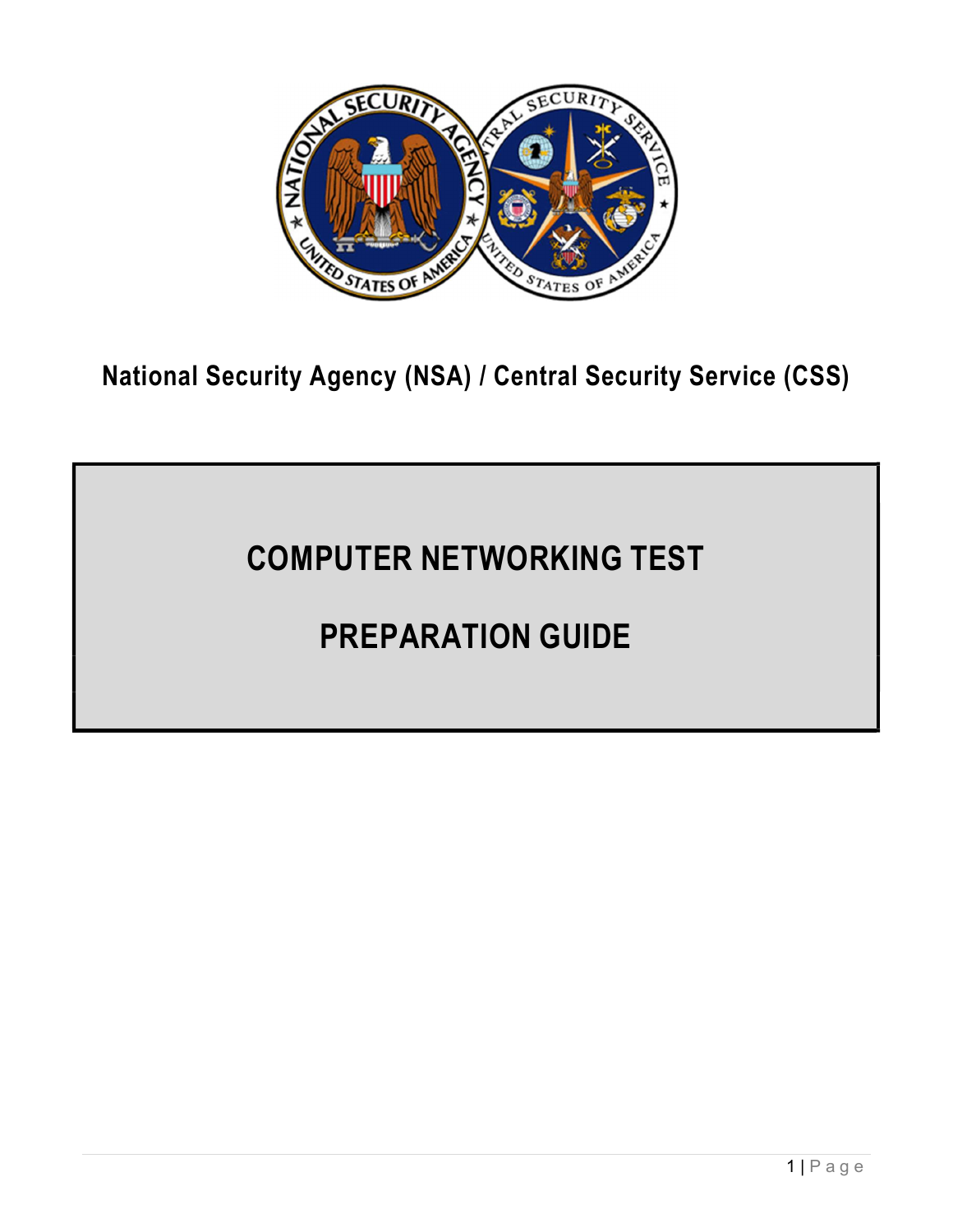# **OVERVIEW**

This preparation guide is intended to help you prepare for the Computer Networking Test (CNT). The CNT is a multiple-choice test assessing your knowledge of computer networking. The knowledge assessed through the CNT is required of individuals entering into certain Agency jobs. The CNT content is grouped into five areas: Fundamentals & Theory of Computing, Networking, Operating Systems, Programming – Scripting and Interpreted, and Security.

# CONTENT AREAS

# Fundamentals and Theory of Computing

This content area refers to the fundamentals and theory behind computer design, networking, and entry level computing concepts. This includes knowledge of types of basic computer components, CPU architectures, and OS concepts.

Examples of specific content that would compose this content area include:

- a. Math numbering systems & conversions (e.g., binary, decimal, hex)
- b. Computer concepts (e.g., CPU architectures, endianness, virtualization)
- c. Basic knowledge of memory organization and layout i. Basic knowledge of offsets and lengths
- d. Storage concepts (e.g., hard disk drive, solid state drive)
- e. Differences between kernel and user space

#### Networking

This content area is comprised of two knowledge areas, Network Design Fundamentals and Networking Applications and Services.

Network Design Fundamentals includes knowledge of the operation, management, and maintenance of computer networks, protocols and standards and how they integrate with one another. Knowledge of the rules, conventions, and data structure that govern how computers and network components/devices exchange information over a network. It also includes uses and types of computer network hardware (including routers, switches, and firewalls) as well as foundational knowledge needed to understand networking

Examples of specific content that would compose this content area include:

- a. IP / subnetting
- b. Ethernet
- c. Routing
- d. Lower level protocols & standards and how they integrate with one another
- e. Layout & Design (network topology)
	- i. LAN
	- ii. WAN
- f. How a packet transits a network and how the packet is modified as it transits a network with regard to OSI model layer 2-4 (e.g., packet routing, encapsulation, steps required to resolve associated addresses).
- g. Concept of open and closed ports including associated flags.
- h. TCP/IP 3 way handshake.
- i. Networking device concepts [e.g., switches, routers, firewalls, intrusion detection systems (IDS), VLAN]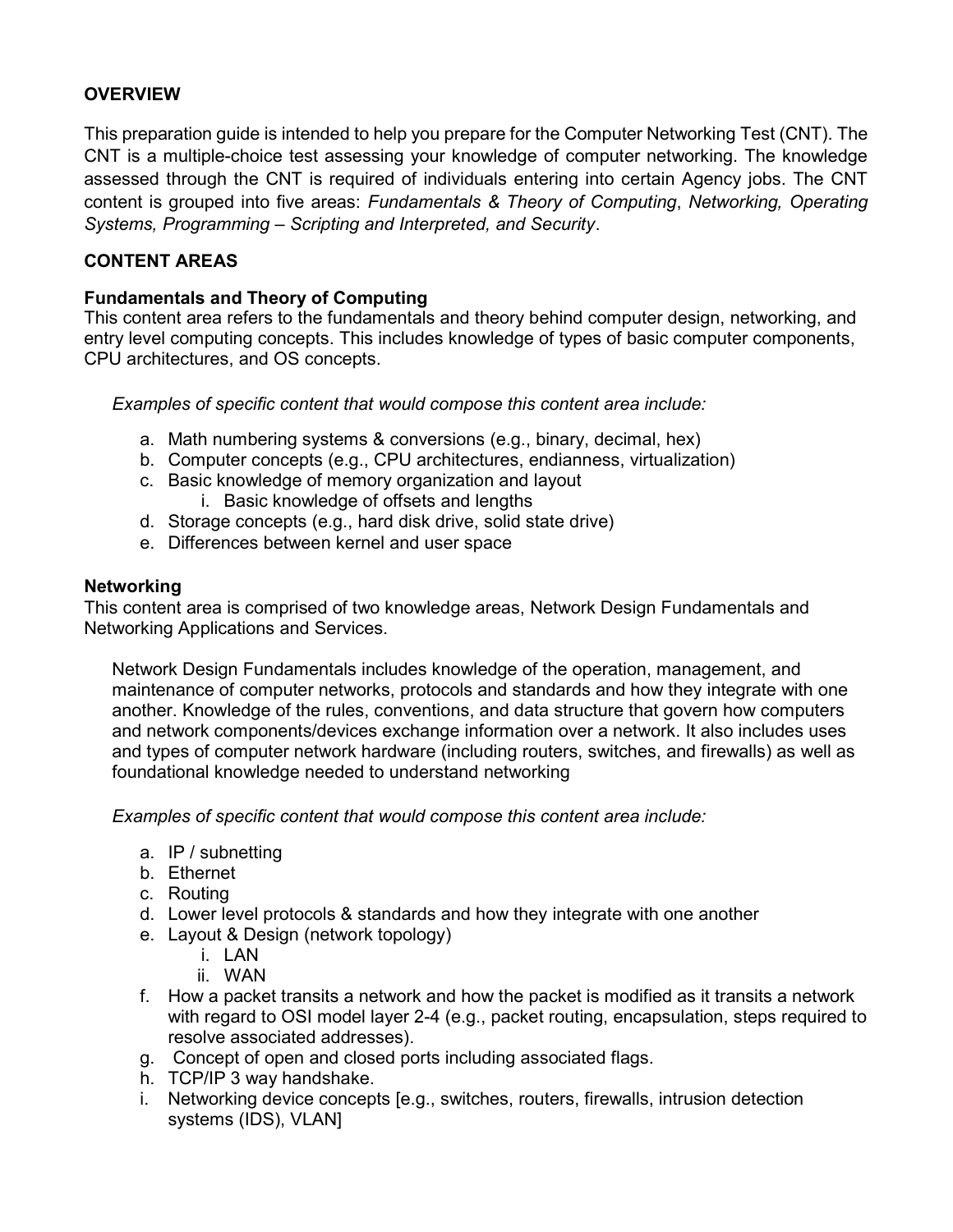Networking Applications and Services refers to network facing functions on a computer system. This content includes knowledge of network services and their administration. This content should not be dependent on OS specific syntax.

Examples of specific content that would compose this content area include:

- a. Description, protocols, and ports for standard network services (e.g., FTP, DNS, DHCP, ARP, SSH, HTTP, Telnet, Kerberos)
- b. Network services and ports on a standard Window/Unix install (e.g., RPC, NetBIOS, NFS, Kerberos)
- c. Interpreting the output from network related commands (e.g., netstat, ip/ifconfig, route, iptables)
- d. Network service administration and configuration
- e. Encryption fundamentals (e.g., public/private key, asymmetric encryption, symmetric encryption)

# Operating Systems

This content area refers to knowledge of Computer systems administration, software interactions, and I/O interactions. Knowledge in this category is required in either Windows or Unix implementations.

Examples of specific content that would compose this content area include:

- a. Understanding of standard administrative commands and the interpretation of output. (e.g., ps, tasklist, netstat, ifconfig, ipconfig )
- b. Local system configurations (ifconfig, host file, logging)
- c. Data security & integrity concepts (e.g., hashing, encryption)
- d. Antivirus concepts: signature vs. heuristics
- e. Data integrity protection concepts (e.g., tripwire, windows file protection)
- f. Knowledge of different shells (e.g., cmd, bash, wmic )
- g. Shell usage (e.g., i/o, process control , variables, operators, substitution, shell expansion)
- h. Know how to research commands and command syntax
- i. Hard drive partitioning and layout (file system basics)
- j. Navigating the Unix file system via the command line and performing routine tasks. (e.g., file modification, output redirect)
- k. Navigating the Windows file system via the command line and performing routine tasks. (e.g., file modification, output redirect)
- l. Basic knowledge of Windows registry organization and structure
- m. Basic knowledge of creating and changing registry values via command line or GUI
- n. Basic knowledge of software/code signing
- o. Basic knowledge of what a device driver is
- p. Basic understanding of Unix, Linux and windows services and configuration locations.
- q. Knowledge of executable file types & extensions on Windows and Unix.

# Programming – Scripting and Interpreted

This content area refers to knowledge of reading and interpreting scripts/code and a basic understanding of programming concepts. Includes PERL, Python, Shell (bash/power), JAVA, C,  $C++$ , etc.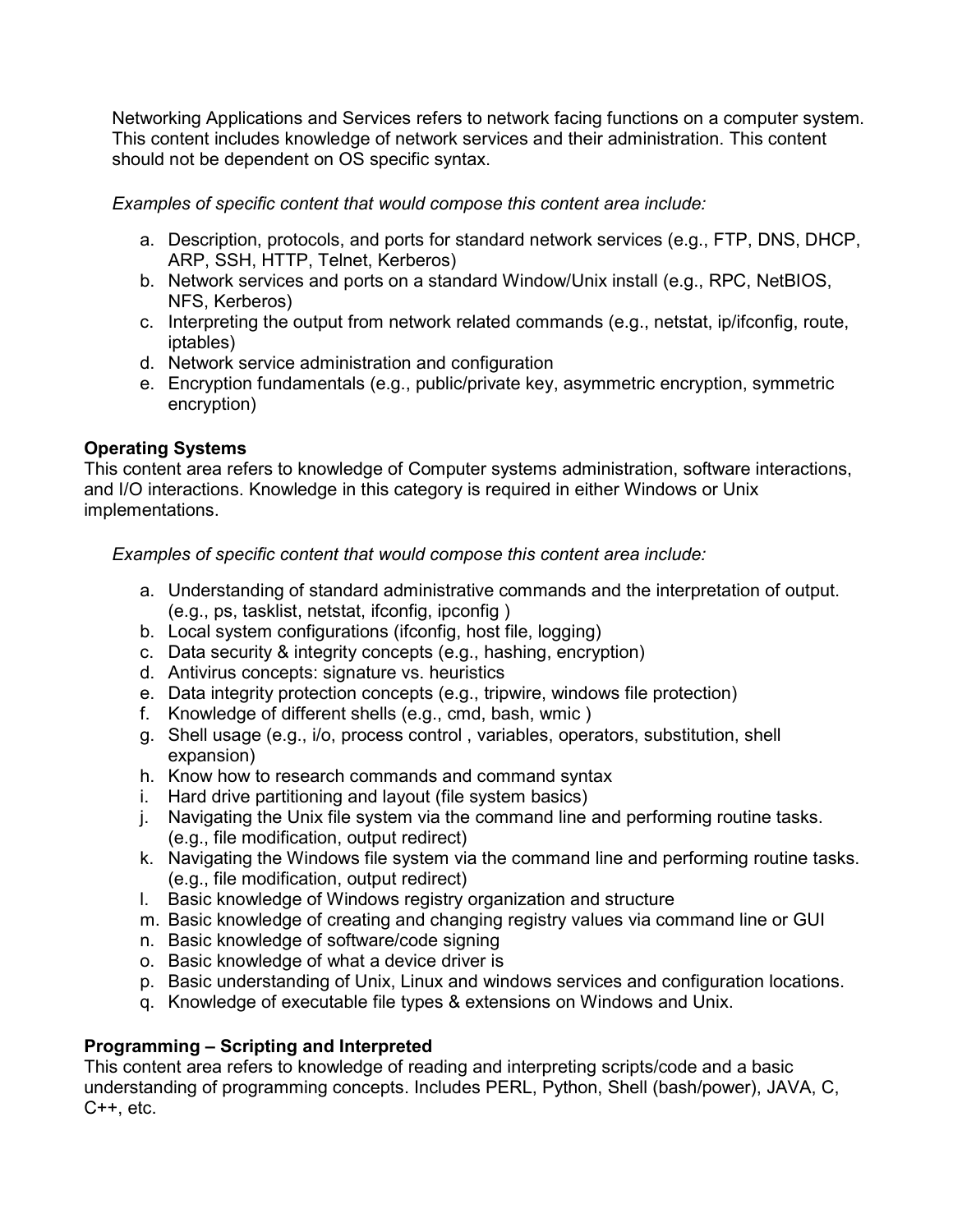Examples of specific content that would compose this content area include:

- a. Basic knowledge of shell scripting (e.g., cmd, wmic, bash)
- b. Basic knowledge of interpreted languages (e.g., PERL, Python)
- c. Interpreting source code and scripts (e.g., Flow, variables, loops)

#### **Security**

This content area involves knowledge of malware, botnets, rootkits, security products, host analysis, and general network vulnerability.

Examples of specific content that would compose this content area include:

- a. Classes of malware and their key features of abilities
- b. Noise signatures from various malware and how they can affect ability to operate remotely
- c. Identification of malicious programs on remote hosts
- d. Observable fingerprints of malware
- e. Types of rootkits, their methods of infection, privilege levels, and methods for detection
- f. Built-in security mechanisms for both UNIX and Windows operating systems
- g. Capabilities and use of security products
- h. Network monitoring applications and products
- i. Network vulnerabilities

#### PRACTICE TEST

To help you prepare for the CNT, the NSA/CSS has included a short practice test containing four questions similar to those on the actual test. Read each question, determine which of the four options represents the correct answer, and record your answer in the space provided. Continue until you have recorded your answers for all four questions on the practice CNT. Once you are done, look at the next section and compare your answers to the answers and explanations that we have provided for you. Although it may be tempting to check an answer before completing the entire practice test, you will receive the most benefit from the practice situations if you answer all questions first.

# TEST TAKING TIPS

Before starting the practice CNT, review these test taking tips:

- 1. Read each question carefully before determining the correct response.
- 2. Answer all questions even if you are unsure which option represents the correct answer. You are not penalized for incorrect responses.
- 3. Finally, take time to study the explanation for each of the questions/answers very carefully. This will help you fine-tune your reasoning on the actual test.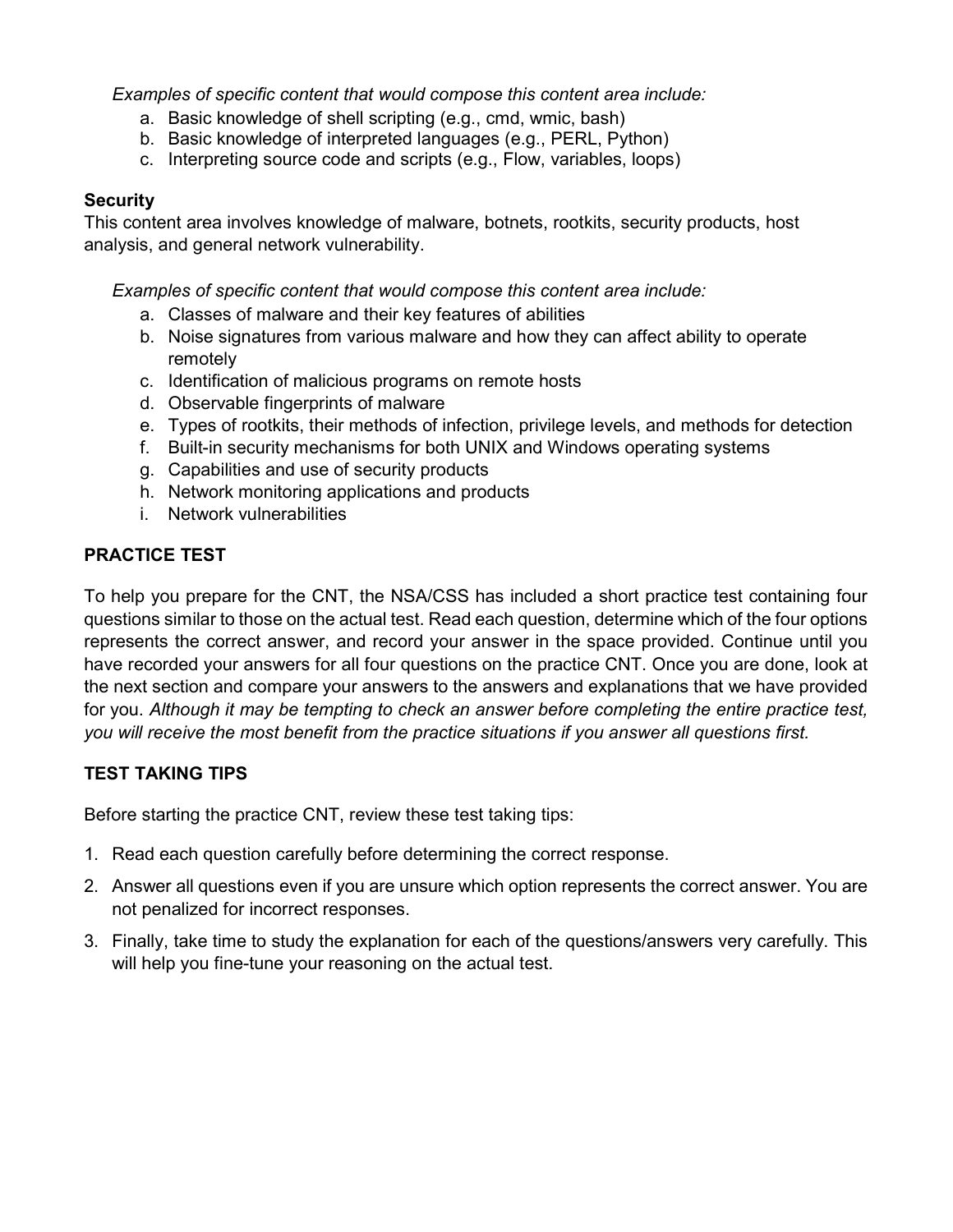# **INSTRUCTIONS**

This practice test includes 4 questions similar to those included on the computer networking test administered as part of the selection process. Read each question carefully and enter the letter associated with the option that represents the best response in the space provided.

- 1. Given that the only values A, B, and C can hold are 0 or 1, simplify the following binary logic problem: ((A OR B) AND (!A OR C)) AND !C
	- A. !A OR B AND !C
	- B. A AND B AND C
	- C. !A AND B AND !C
	- D. A OR B AND C
- 2. Which routing protocol has an administrative distance of 120?
	- A. OSPF
	- B. EIGRP
	- C. BGP
	- D. RIP
- \_\_\_ 3. Which version of Windows first adopted Kerberos as an authentication policy?
	- A. Windows Server 2000
	- B. Windows Server 2003 R2
	- C. Windows NT
	- D. Windows Server 2008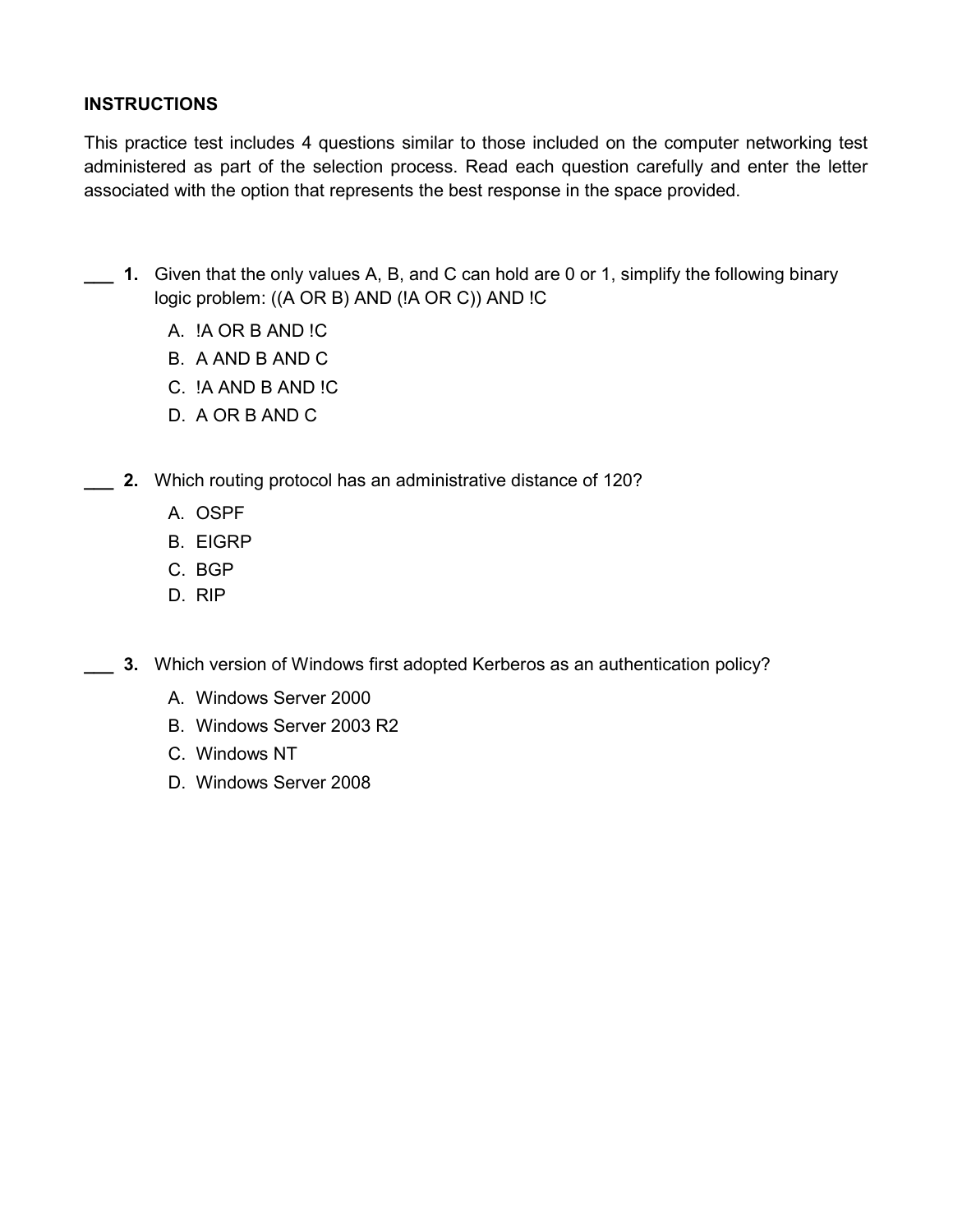1. Based on the script and output, what search algorithm is being used?

```
list = [1, 2, 3, 4, 5, 6, 7, 8, 9]find = 6test = False 
while not test: 
  list_length = len(list) / 2 
  print list[list_length] 
  if (list[list_length]) == find: 
   test = True 
  elif (list[list_length]) < find: 
   list = list[list_length:] 
  elif (list[list_length]) > find: 
   list = list[:list_length] 
Output: 
5 
7 
6
```
- A. interpolation
- B. binary
- C. linear
- D. sequential